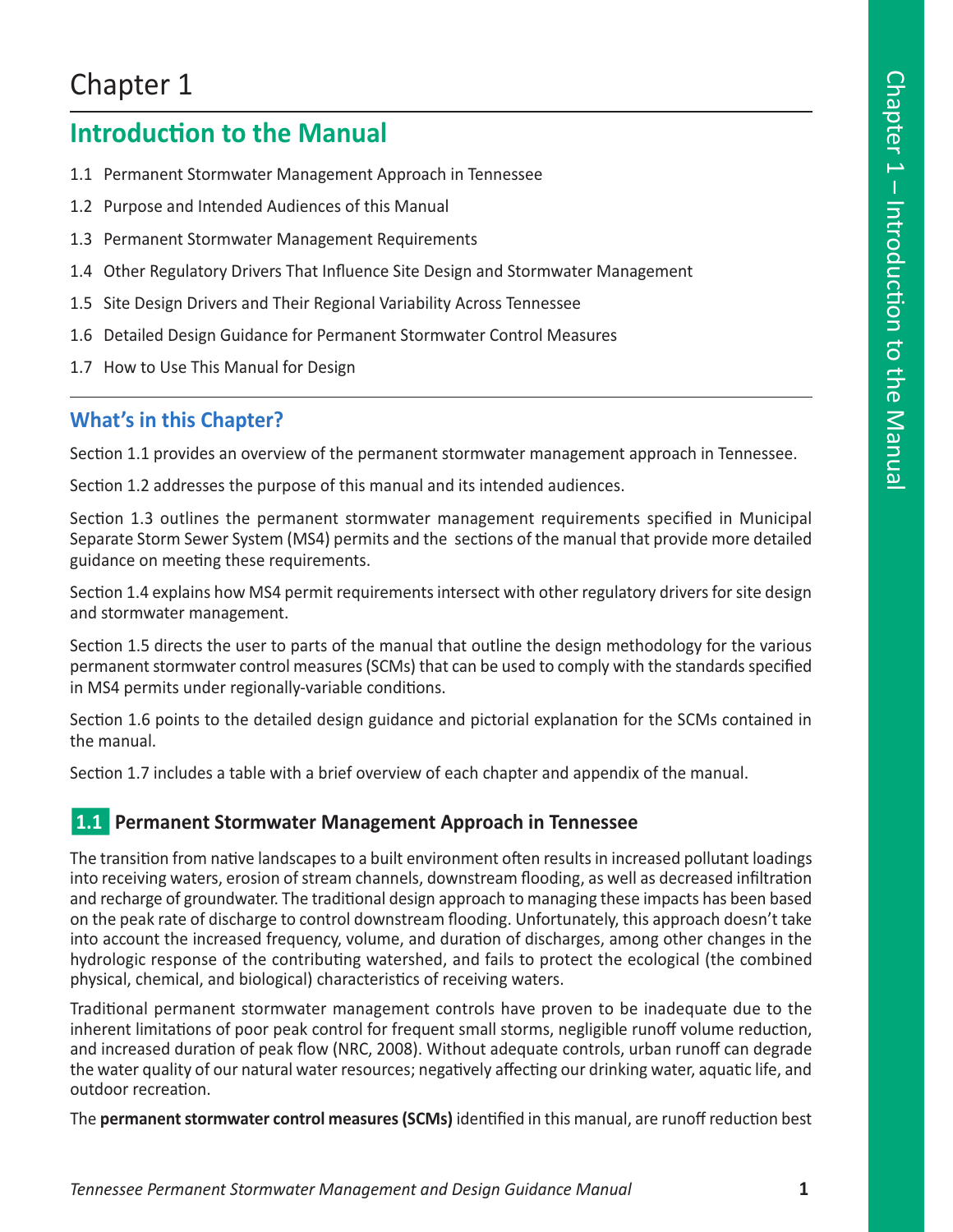management practices that are intended to address the traditional permanent stormwater management limitations mentioned above by reducing stormwater runoff volume and/or pollutants. There are two major categories of SCMs: non-structural and structural.

Non-structural SCMs are passive practices that tend to be source control or pollution prevention actions that reduce the opportunity for stormwater to be generated or be exposed to potential pollutants. Nonstructural SCMs are the preferred way of reducing stormwater impacts, because they avoid and minimize the amount of stormwater generated on a site. Chapter 3 of this manual focuses on using site planning as a nonstructural SCM.

Structural SCMs are physical structures designed to capture stormwater, remove pollutants, protect receiving stream channels, and promote groundwater recharge. A suite of structural SCMs are described in Chapter 5 of this manual.

There is a large body of research demonstrating that structural SCMs that are designed to infiltrate, evapotranspirate, and harvest stormwater serve to mimic the way natural vegetated landscapes respond to precipitation events. This approach is simultaneously advantageous for protecting the channel stability and ecological characteristics of receiving waters.

As a result, the Tennessee Department of Environment and Conservation (TDEC) has established runoff reduction as the treatment objective for new development and redevelopment projects. This manual provides detailed information on how to design permanent stormwater practices that meet this treatment objective.

## **1.2 Purpose and Intended Audiences for this Manual**

The primary purpose of this manual is to serve as design guidance and technical reference for designated and non-designated (unregulated) MS4 communities in Tennessee. It is intended to provide the information necessary to properly meet minimum permanent stormwater management requirements as specified in MS4 permits.

The target audiences who will use this manual include:

- 1. Local officials and administrators in designated MS4 communities that must comply with Permanent Stormwater Management requirements.
- 2. Other localities or entities in Tennessee that choose to develop a stormwater management program or implement stormwater SCMs to protect their water resources.
- 3. Designers, consultants, or other individuals or companies that engage in regulated new and/or redevelopment activities.
- 4. Others interested in stormwater management technical criteria (e.g. businesses, state agency staff, watershed groups and citizens).

The design professional is responsible for the proper design of a functioning system that meets all the applicable requirements and considers all unique conditions of individual sites. It is the construction operator that is responsible for proper installation of the approved design. Ultimately, it is the property owner/operator's responsibility to ensure that all permanent SCMs are functioning as designed at all times.

This manual does not cover every aspect of engineering necessary for proper SCM system design, construction, and implementation, nor does it cover every possible design scenario. Where the designer determines that conformance with this manual would not be technically or financially feasible, alternative design approaches, materials, and methods will be considered on a case-by-case basis.

Throughout this manual, the words "should" and "recommended" are used for items that are recommended for good design practice and optimal performance. The words "shall," "must," and "required" indicate items that are required to achieve approval of a design based on the requirements specified in MS4 permits.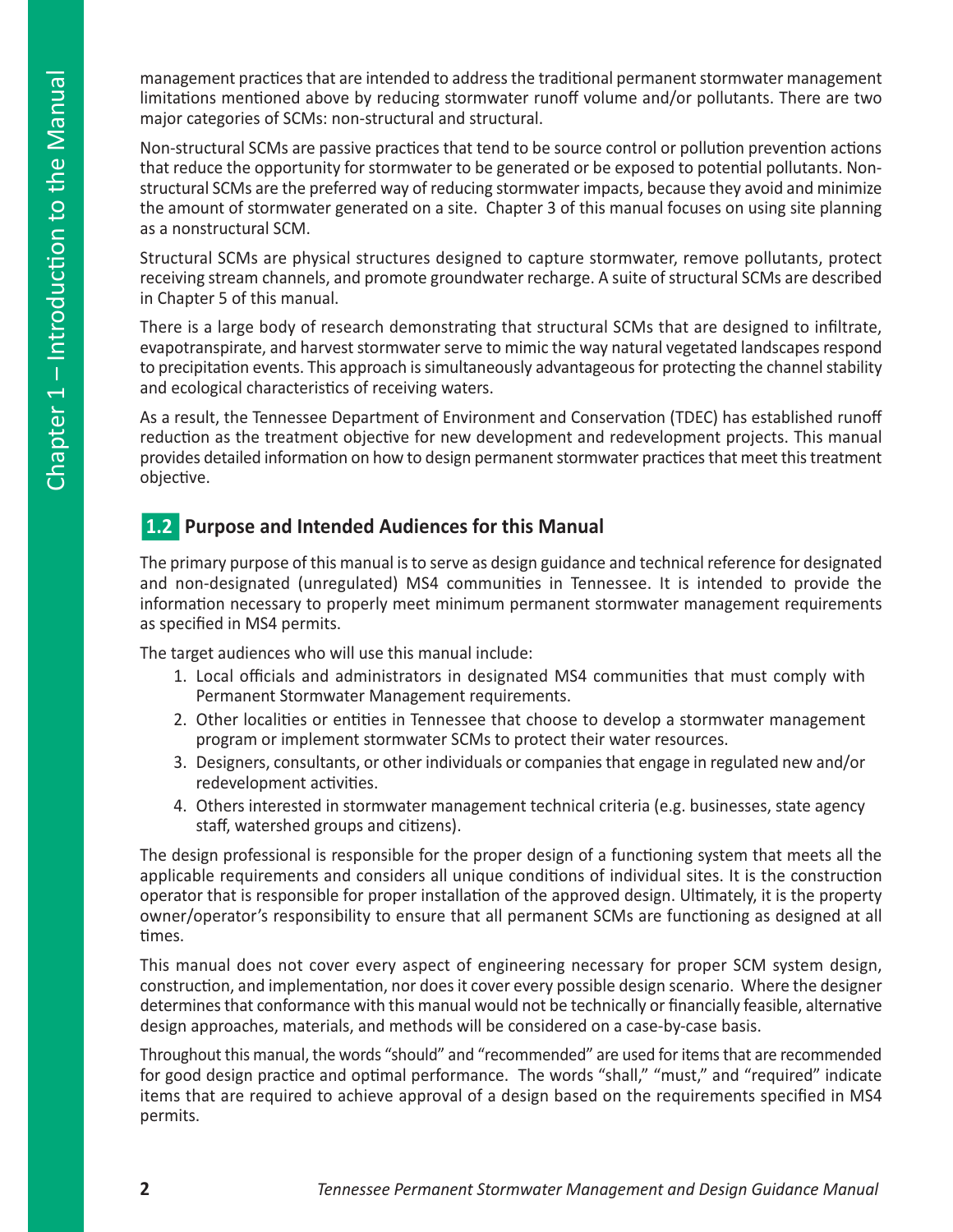#### **Table 1.1: Suggested Use of Manual for Intended Audiences.**

| MS4 Operator or<br>Program Manager | To Create an Effective Program: Chapter 2 explains the MS4 Permanent Stormwater<br>Management requirements, Chapter 3 describes the self-crediting "Smart Site<br>Design" technique, and Chapter 5 lays out the range of approved structural<br>stormwater SCMs. It is important for program managers to understand how these<br>combine to create an effective permanent stormwater management program. |
|------------------------------------|----------------------------------------------------------------------------------------------------------------------------------------------------------------------------------------------------------------------------------------------------------------------------------------------------------------------------------------------------------------------------------------------------------|
| <b>MS4 Plan Reviewer</b>           | To Effectively and Efficiently Review Plans: Chapters 3 and 4 describe the<br>technical aspects of design for meeting regulatory standards, and Appendix E<br>provides checklists to assist in plans review.                                                                                                                                                                                             |
| Designer/Consultant                | To Produce Successful Designs that Achieve Site Compliance: Chapter 3 explains<br>how to use "Smart Site Design" to maintain hydrologically functional landscapes<br>to minimize the need for structural stormwater SCMs, and Chapter 5 provides<br>specifications for the suite of approved structural SCMs.                                                                                            |
| Tennessee Department               | To Provide Technical Assistance to Local Programs: The manual allows TDEC to                                                                                                                                                                                                                                                                                                                             |
| of Environment and                 | gauge how site plans translate to achieving performance standards. This manual                                                                                                                                                                                                                                                                                                                           |
| Conservation (TDEC) Staff          | is an important outreach and technical assistance tool to MS4s.                                                                                                                                                                                                                                                                                                                                          |
| Non-Regulated Local                | To Set Up A Local Program: Chapter 2 provides a framework for implementing                                                                                                                                                                                                                                                                                                                               |
| Government or Other                | a local program for stormwater management, and the subsequent chapters may                                                                                                                                                                                                                                                                                                                               |
| Entity                             | be used to provide design options for the development community.                                                                                                                                                                                                                                                                                                                                         |
| Interested Stakeholder             | To Be Engaged: The manual is an education, outreach and technical assistance                                                                                                                                                                                                                                                                                                                             |
| (Businesses, Watershed             | tool for stakeholder use as guidance in SCM selection, site development and                                                                                                                                                                                                                                                                                                                              |
| Groups, Citizens)                  | public education.                                                                                                                                                                                                                                                                                                                                                                                        |

#### **1.3** Permanent Stormwater Management Requirements

Permanent stormwater management is required at new development and redevelopment projects that disturb one acre or greater of land, or less than one acre if part of a larger common plan of development, and are located within a designated MS4. These requirements protect water quality by addressing stormwater runoff reduction and pollutant removal at different scales of application:

- 1. Watershed Protection Scale
- 2. Site and Neighborhood Scale

1. The watershed protection scale includes a series of SCMs that serve to influence land use decisions that minimize water quality impact on a watershed scale. The approaches identified in this manual include evaluating and revising local land use regulations in an effort to prevent or reduce the impacts of stormwater runoff through policy.

- *Chapter 2 provides a brief overview of the regulatory drivers associated protecting water quality at the watershed scale.*
- *Chapter 3 describes "Smart Site Design" techniques that can be applied at multiple scales to minimize the need for structural SCMs.*

2. The site and neighborhood scale includes a series of SCMs and site design decisions and implemented in an effort to protect receiving waters. This manual provides guidance on "Smart Site Design" techniques that maintain a hydrologically functional site by managing stormwater runoff and pollution with practices that provide infiltration, evapotranspiration, harvest and/or use.

- *Chapter 3 provides a general design objective for "Smart Site Design" and associated runoff reduction credits as well as SCM implementation.*
- *Chapter 5 provides detailed guidance on the design and performance criteria for each structural SCM.*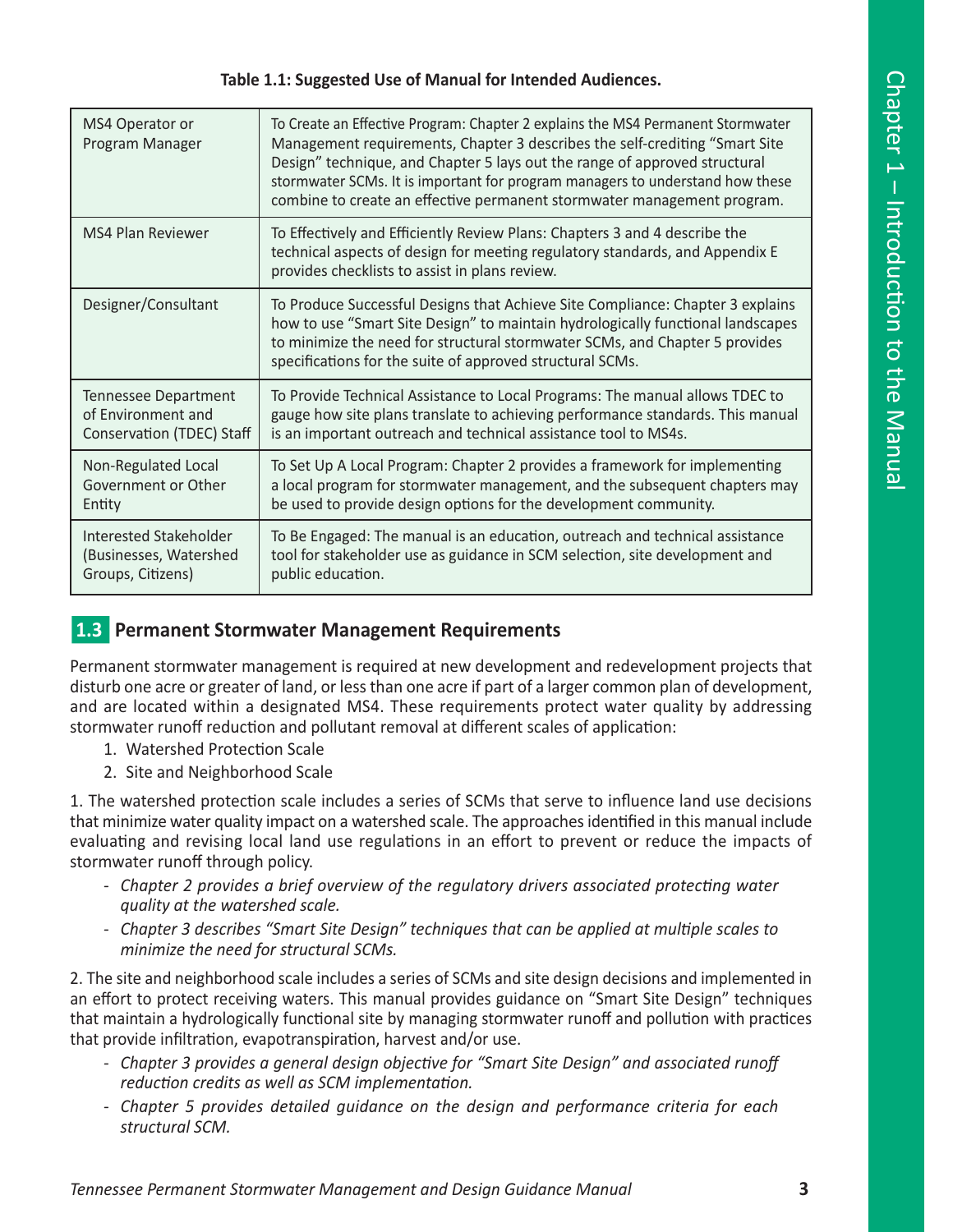## n**1.4 Other Regulatory Drivers that Influence Site Design and Stormwater Management**

It is important to acknowledge that, for many sites, there are overlapping regulations at the local, state, and federal levels. In addition to managing stormwater runoff, new development and redevelopment projects may need to comply with other requirements related to stormwater, such as but not limited to floodplains, wetlands, streams, flood control, karst features and dam safety. Any new development or redevelopment project that disturbs one acre or greater of land or less than one acre that is part of a larger plan of development will also be required to obtain coverage under the Construction Stormwater General Permit (CGP) that provides the details for erosion prevention and sediment control (among other constructionrelated measures) during the construction process. The CGP and the Tennessee Erosion and Sediment Control Handbook can be found at the following website:

#### http://www.tn.gov/environment/permits/conststrm.shtml.

While this manual makes reference to flood control aspects of stormwater management for larger storms, this is not its intended use. In Tennessee, flood control (also called stormwater detention) remains under the purview of local government codes, ordinance, and policy. Flooding is not regulated through MS4 Permits. As such, it should be understood that the practices in this manual are not intended to solve existing flooding and drainage issues in Tennessee communities. The practices identified here may provide additional benefit of mitigating water quantity issues, but only when they are used in conjunction with other stormwater control and floodplain management measures.

For MS4s, this manual is not intended to supersede existing procedures and policies for the review of site, drainage, or infrastructure plans. This manual can complement existing procedures by specifying the types of practices that can be used to comply with permanent stormwater management requirements.

*- Chapter 2 contains an overview of how MS4 permits intersect with other regulatory programs. MS4 managers, plan reviewers, and designers should be cognizant of the array of programs that may affect a particular site throughout the entire development or redevelopment process.* 

## n**1.5 Site Design Drivers and Their Regional Variability Across Tennessee**

Successful Smart Site Designs address stormwater runoff reduction and pollutant removal by first avoiding the generation of runoff, and then managing resultant runoff volume and quality as directed in the site water balance approach and the SCM selection process detailed in Chapter 4 of this manual. Site design standards apply to relatively small storm events (1st inch of rainfall or less), as these are the high frequency storms that have the greatest potential for water quality impact. Therefore, selected SCMs tend to fit into the development infrastructure and require careful consideration of the limiting design elements such as depth, volume and long-term maintenance.

Incentives for redevelopment or exceeding performances standards may be available and will vary dependent on the local MS4 program. Also, MS4s are required to allow the use of a reasonable suite SCMs, which may not consist of all those identified in this manual. Consult applicable local ordinances or guidance for MS4-specific requirements.

Once all the requirements for the development or redevelopment project have been determined, the designer must establish the site layout and select the appropriate SCMs that fit the physical characteristics of the site and meet permanent stormwater management performance standards.

- *Chapter 3 describes "Smart Site Design" and outlines how to use this technique to retain an existing hydrologically functional landscape in order to minimize the need for structural SCMs.*
- *Chapter 4 explains the design methodology and selection process for SCMs as well as the basis for technical design (sizing and design storms) that will influence the selection process. This chapter also references the Tennessee Runoff Reduction Assessment Tool (TNRRAT) available on the internet (www.tnpermanentstormwater.org) and Site Assessment and Inventory Checklist in Appendix E. These tools will help the designer and the plan reviewer gauge compliance with the performance standards identified in MS4 permits.*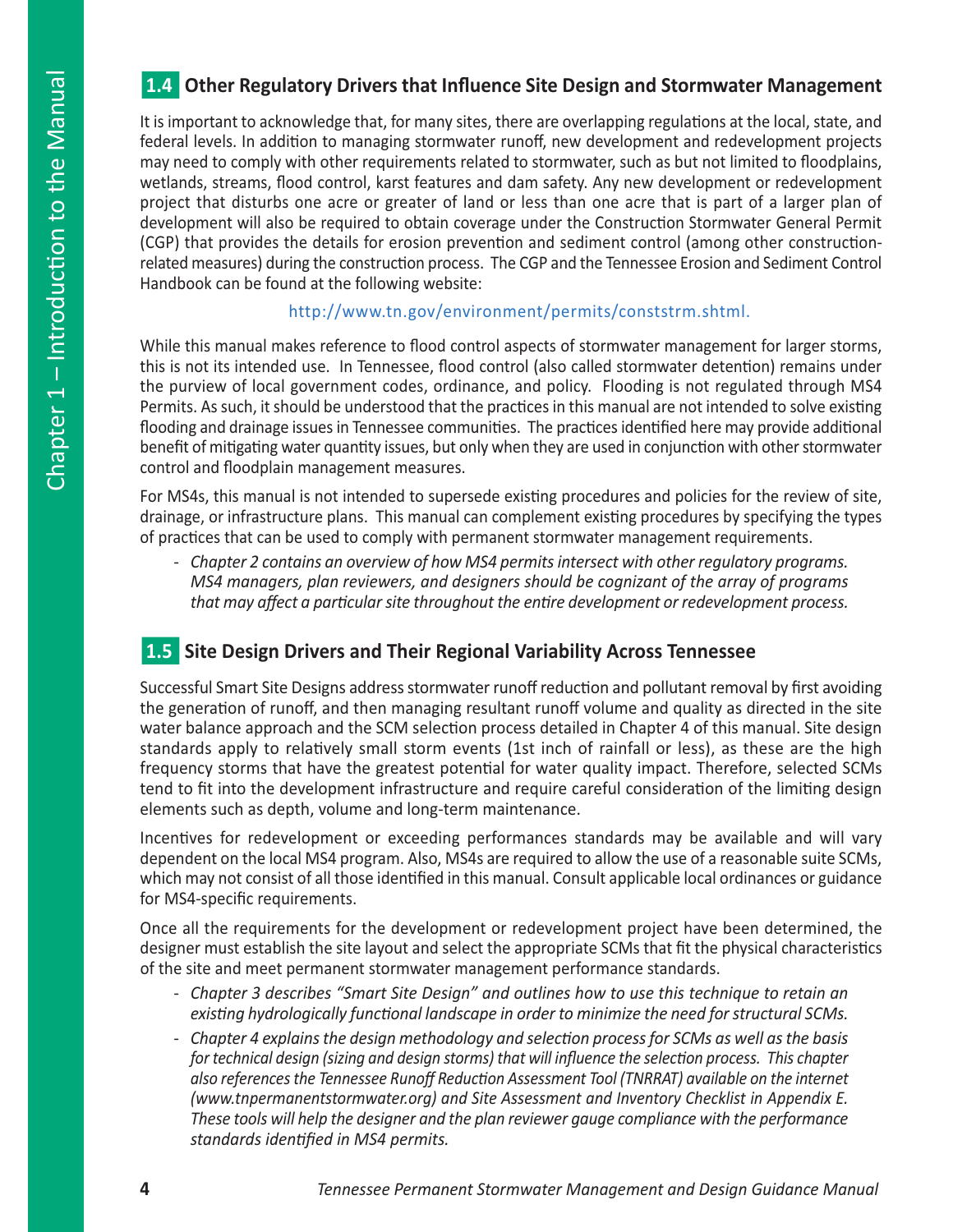## **1.6 Detailed Design Guidance for Permanent Stormwater Control Measures**

The selection and design of Smart Site Design elements and SCMs require the designer to be familiar with the minimum design elements and the environmental factors that influence performance.

- *Chapter 3 provides detailed instruction and practical guidance on implementing "Smart Site Design" techniques on sites and various scales.*
- *Chapter 5 provides detailed design specifications and performance standards for structural and nonstructural SCMs for compliance with the Site and Neighborhood Design Elements. Table 1.2 provides an overview of several practices.*

#### **Table 1.2: An overview of several SCM practices described in the manual that are appropriate for implementation in Tennessee.**

| <b>Permanent Stormwater Control Measures</b>                                                                                                                                                                                                                                                                                       | <b>Example</b> |
|------------------------------------------------------------------------------------------------------------------------------------------------------------------------------------------------------------------------------------------------------------------------------------------------------------------------------------|----------------|
| <b>Bioretention</b> (Residential Rain Gardens)<br>Lot-scale measure that captures, infiltrates, and treats runoff<br>through physical, chemical, and biological processes; sized<br>to retain a target storage volume, designed with specific<br>vegetation and engineered media.                                                  |                |
| <b>Bioretention</b> (Linear, Ultra-Urban)<br>Application of bioretention measure at a sub-basin scale or<br>linear space, which necessitates the use of an underdrain to<br>route, treated water to a receiving drainage system.                                                                                                   |                |
| <b>Dry Detention</b><br>A basin that provides stormwater flow control designed to<br>release stormwater at an acceptable rate (for permanent<br>stormwater control). This basin is typically dry between storm<br>events. A Dry Detention Basin relies on maximum 24-hour<br>detention of stormwater runoff after each rain event. |                |
| <b>Extended Detention</b><br>A basin that treats stormwater in a permanent pool of water<br>to remove common pollutants from urban stormwater runoff<br>through sedimentation, biological uptake, and plant filtration.<br>An Extended Detention Basin relies on 72-hour detention of<br>stormwater runoff after each rain event.  |                |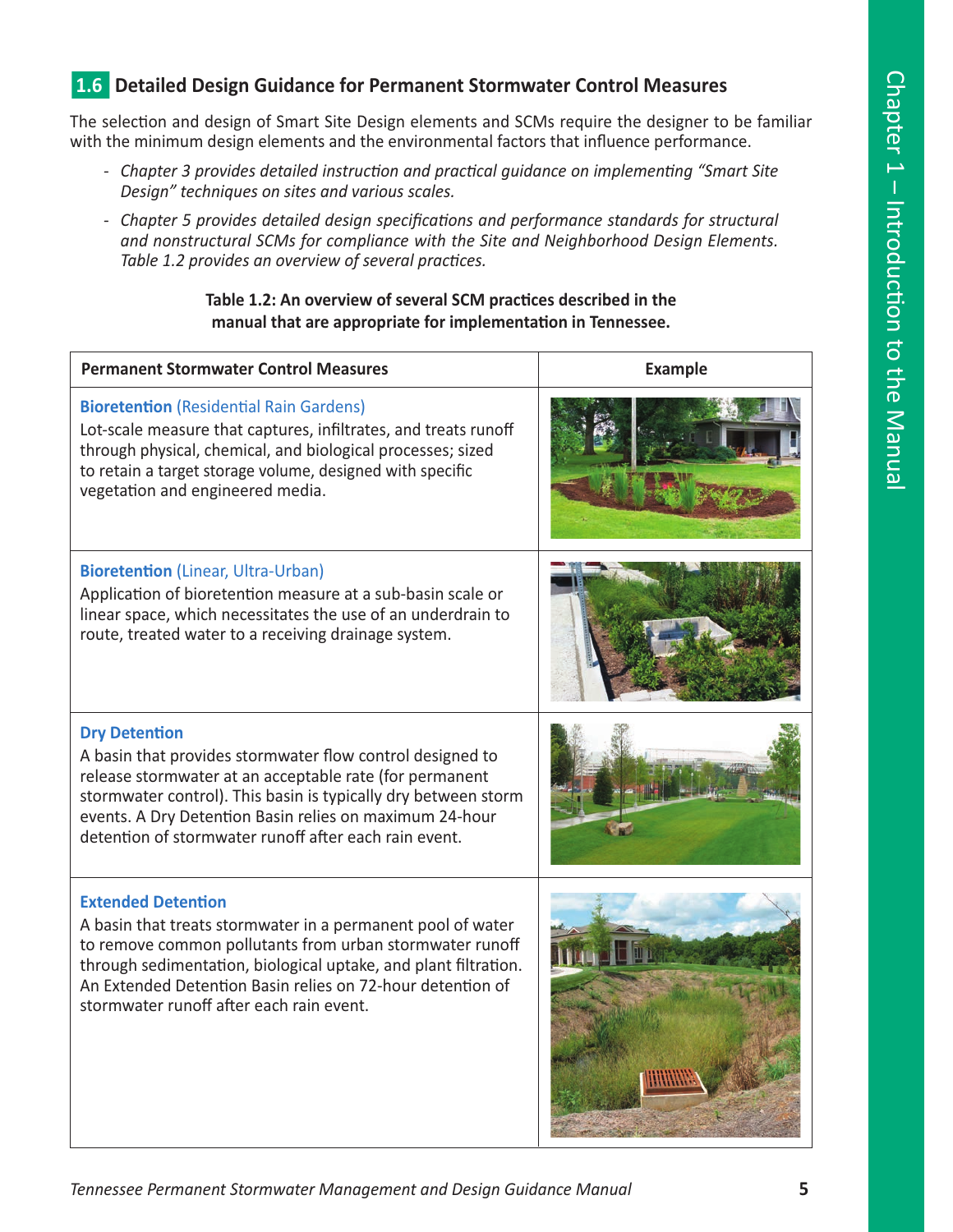| <b>Permanent Stormwater Control Measures</b>                                                                                                                                                                  | <b>Example</b> |
|---------------------------------------------------------------------------------------------------------------------------------------------------------------------------------------------------------------|----------------|
| <b>Wet Pond</b><br>A basin that treats stormwater in a permanent pool of water<br>to remove common pollutants from urban stormwater runoff<br>through sedimentation, biological uptake, and plant filtration. |                |
| <b>Filter Strip</b><br>Vegetated strip with uniform grade used to slow runoff and<br>facilitate deposition of sediment in runoff before runoff<br>reaches surface water.                                      |                |
| <b>Grass Channel</b><br>A vegetated, shallow drainage conveyance with relatively<br>gentle side slopes and longitudinal grade and generally<br>conveys flows of less than one foot of water depth.            |                |
| <b>Green Roof</b><br>A rooftop that is covered with beds or a single bed of soil and<br>vegetation and designed to infiltrate precipitation. Also known<br>as a vegetated roof.                               |                |
| <b>Infiltration Areas</b><br>Measures that capture, filter and temporarily store runoff<br>before allowing it to infiltrate into the underlying soil over a<br>period of two to three days.                   |                |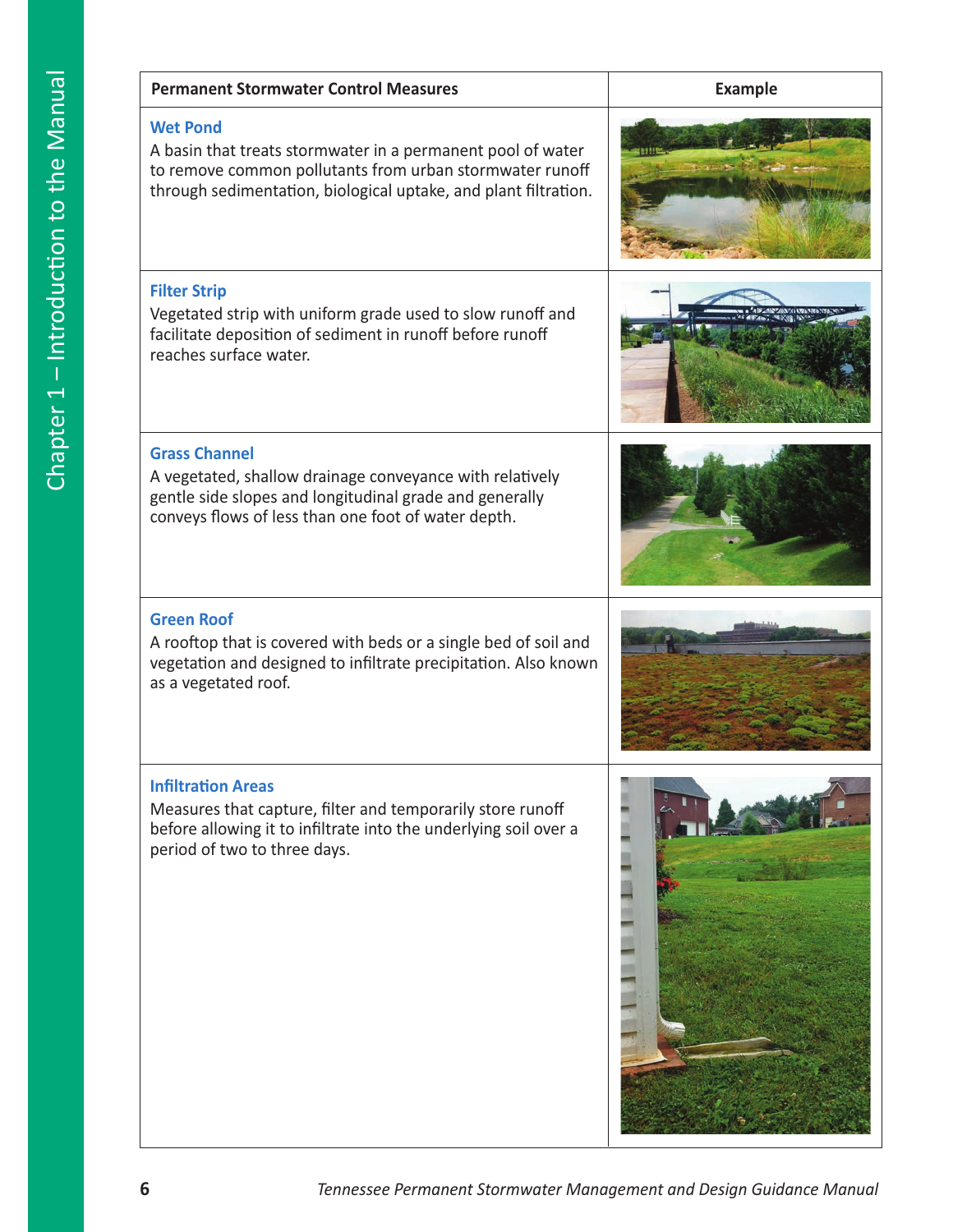| <b>Permanent Stormwater Control Measures</b>                                                                                                                                                                                                         | <b>Example</b> |
|------------------------------------------------------------------------------------------------------------------------------------------------------------------------------------------------------------------------------------------------------|----------------|
| <b>Stormwater Treatment Wetland</b><br>An area that contains hydric soils, hydrophilic vegetation, and<br>shallow water table and is designed specifically to capture and<br>remove pollutants.                                                      |                |
| <b>Manufactured/Proprietary Treatment Devices</b><br>Manufactured systems that use proprietary settling, filtration,<br>absorption/adsorption, vortex principles, vegetation, and<br>other processes to meet the Stormwater Management<br>Standards. |                |
| <b>Permeable Pavement</b><br>Measure used to provide a hard surface and consists of layers<br>designed to allow water to percolate through the surface, into<br>a sub-base, and potentially infiltrate into the ground.                              |                |
| <b>Rainwater Harvesting</b><br>Collecting and storing rainfall for later use. If managed<br>appropriately, these systems slow and reduce runoff and<br>provide a source of water for vegetation and base flow.                                       |                |